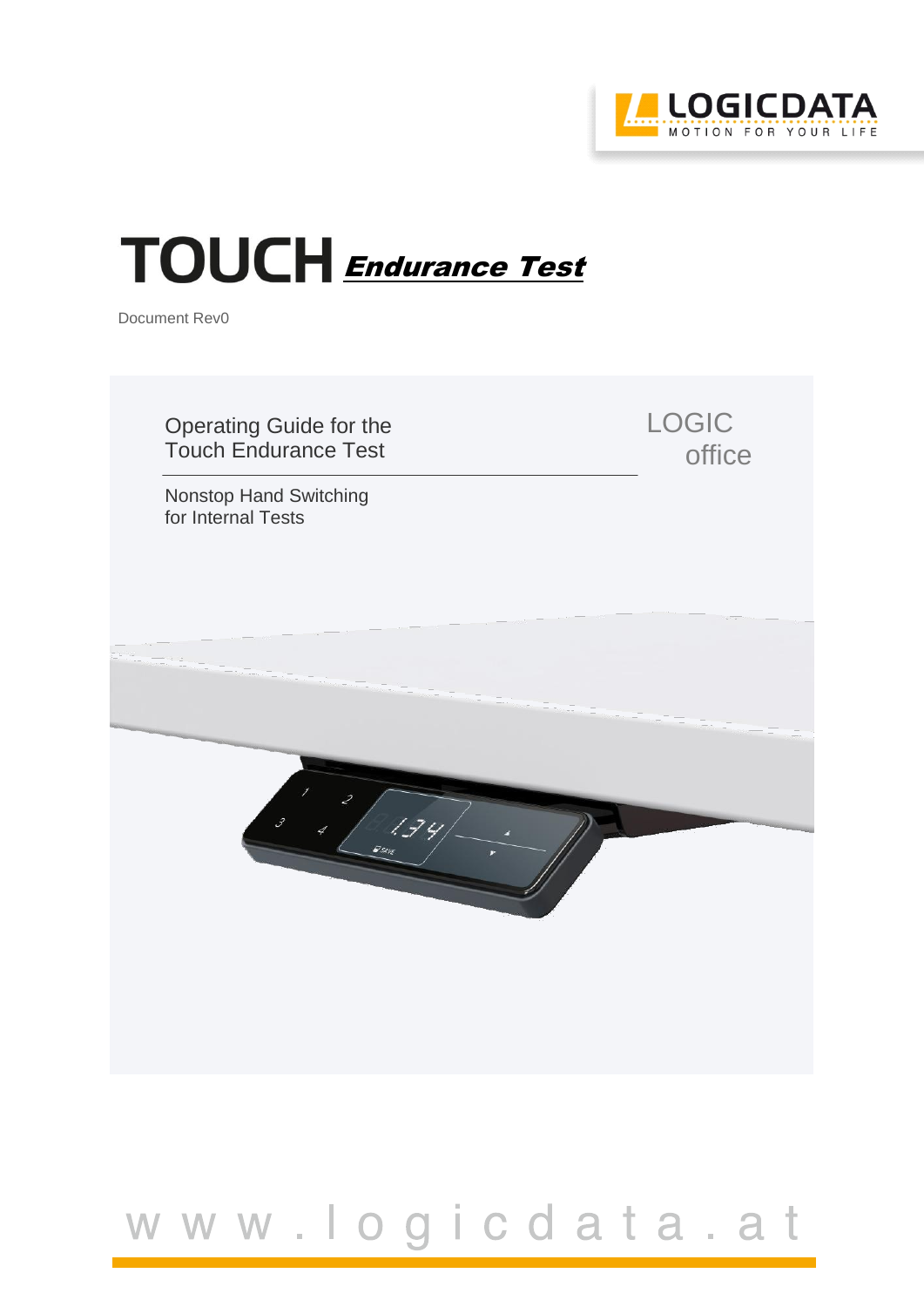

### Contents

| 2.1 |  |  |
|-----|--|--|
| 2.2 |  |  |
| 2.3 |  |  |
| 2.4 |  |  |
| 2.5 |  |  |
| 2.6 |  |  |
|     |  |  |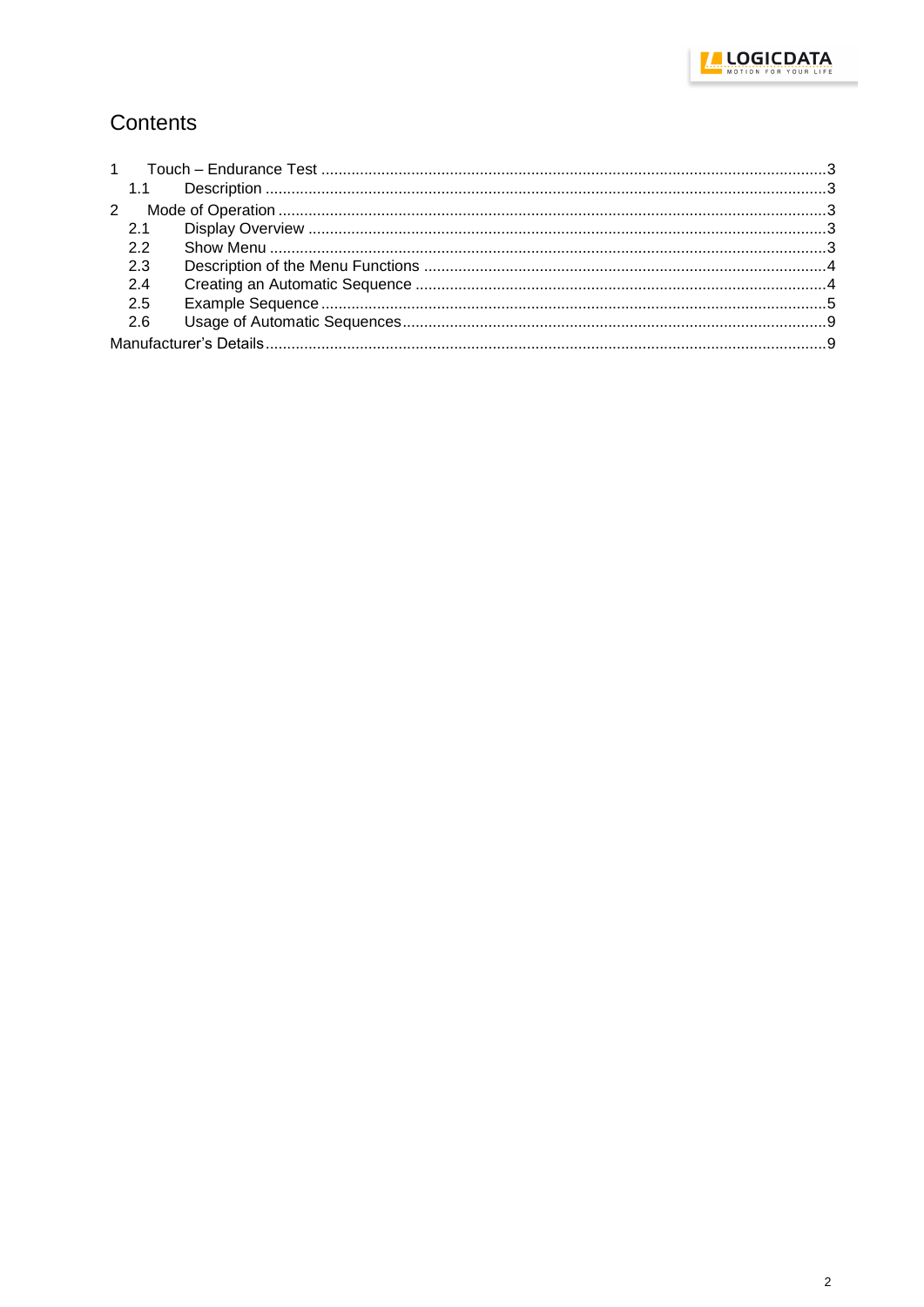

This operating guide is only applicable to the nonstop functionality of the TOUCH hand switch! For information concerning the standard hand switch, please refer to the user manual TOUCHdown on our home page. The following [Link](http://logicdata.net/content/uploads/2015/08/Manual_TOUCH-UD_English_Rev3.pdf) takes you to it.

#### <span id="page-2-0"></span>**1 Touch – Endurance Test**

#### <span id="page-2-1"></span>*1.1 Description*

The Touch-Endurance Test hand switch is intended for internal testing.

It has two modes of operation. The first mode is the normal mode, in which the hand switch can be used as a standard hand switch.

The second mode is the automatic mode, in which the hand switch can be used as a nonstop hand switch.

#### <span id="page-2-2"></span>**2 Mode of Operation**

#### <span id="page-2-3"></span>*2.1 Display Overview*



#### <span id="page-2-4"></span>*2.2 Show Menu*

 $\mathbf{1}$ Press the button combination: memory position button  $1 + \text{memory position button 4 + Table}$ downwards on the hand switch. (and then hold them down for five seconds) A menu appears on the display. The menu choices are: Edit  $\begin{bmatrix} \varepsilon_{\alpha} & \varepsilon_{\alpha} \\ \varepsilon_{\alpha} & \varepsilon_{\alpha} \end{bmatrix}$  of  $\begin{bmatrix} \varepsilon_{\alpha} & \varepsilon_{\alpha} \\ \varepsilon_{\alpha} & \varepsilon_{\alpha} \end{bmatrix}$  or Pla n E E PLRY Use the buttons Table upwards **and Table downwards** to navigate around the

menu. Make a selection by pressing the memory button **E** SAVE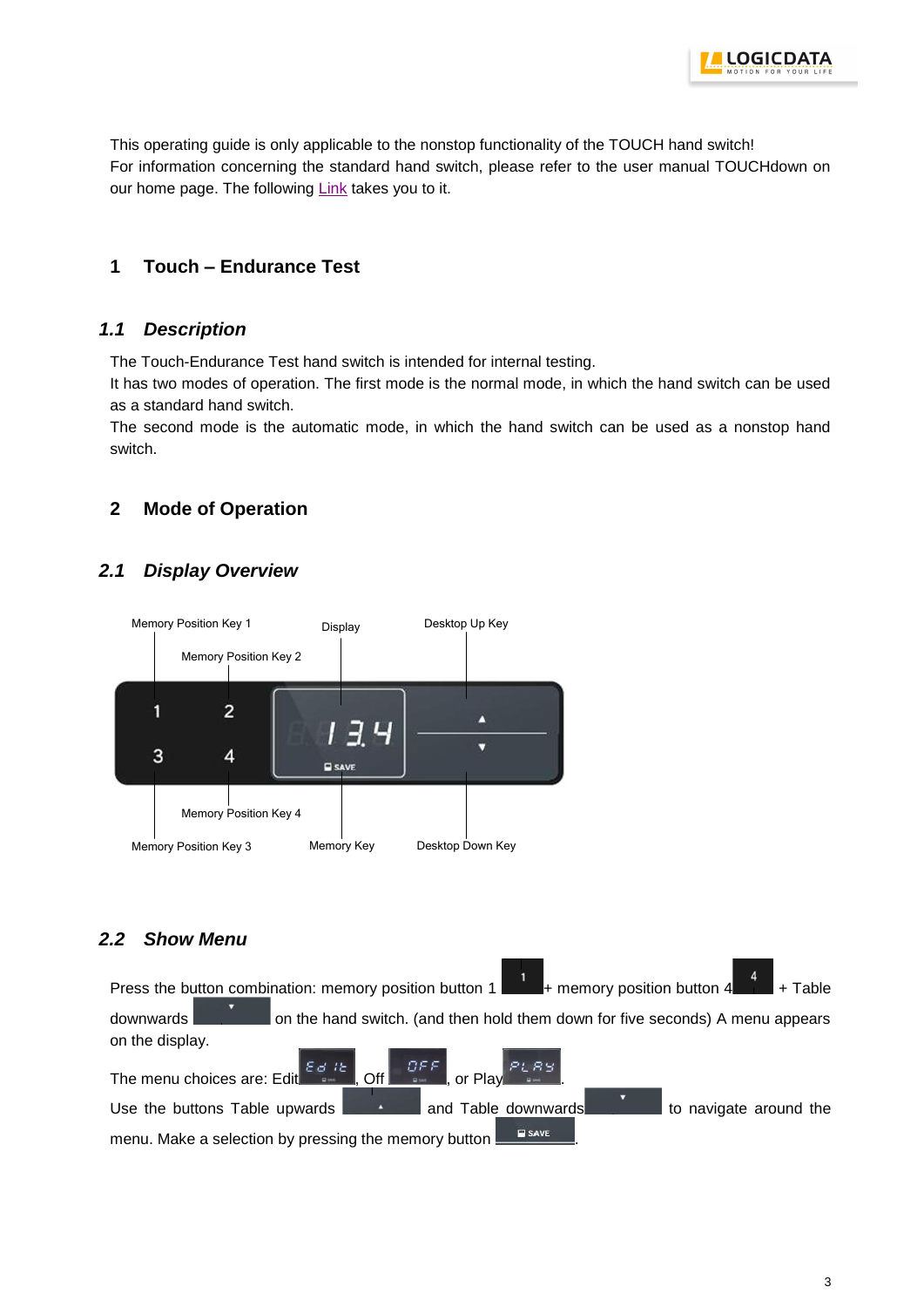#### <span id="page-3-0"></span>*2.3 Description of the Menu Functions*

There are three options in the main menu:



Choose 'Off' in order to use the standard hand switch and turn off its nonstop mode.

#### $E/d$  it  $\rightarrow$  Edit

Choose this menu item in order to create a new endurance test command sequence or edit an existing one.



Choose 'Play' to start a previously selected command sequence. This function is only available if a sequence was already created. When you use the nonstop hand switch for the first time, this selection is not available.

#### <span id="page-3-1"></span>*2.4 Creating an Automatic Sequence*

Select the main menu command 'Edit'  $\begin{bmatrix} 5d & b \\ c & d \end{bmatrix}$ . A succession of commands can be programmed in the follow way.

 $\rightarrow$  Select the required command for the sequence. The first two digits on the display indicate the step number of the command in the sequence and the last two digits represent the command itself. The following commands are possible:





- **S1 – S4** -> Movement to a saved position 1 to 4

nns



Pause. Simulate a pause within the nonstop program in order to adhere to duty cycles.

- **JP**  $\blacksquare$  -> Jump. Jump to a particular command defined in your sequence. Always select 'Jump' for the last step of a sequence.

 $\rightarrow$  Specify how long the command should be executed in seconds. With the Table upwards

and Table downwards buttons, you can change each segment in the display from 0 to 9.

To select a particular segment, use memory position button  $1$  and memory position button 2

 $BBC$ 

mms

.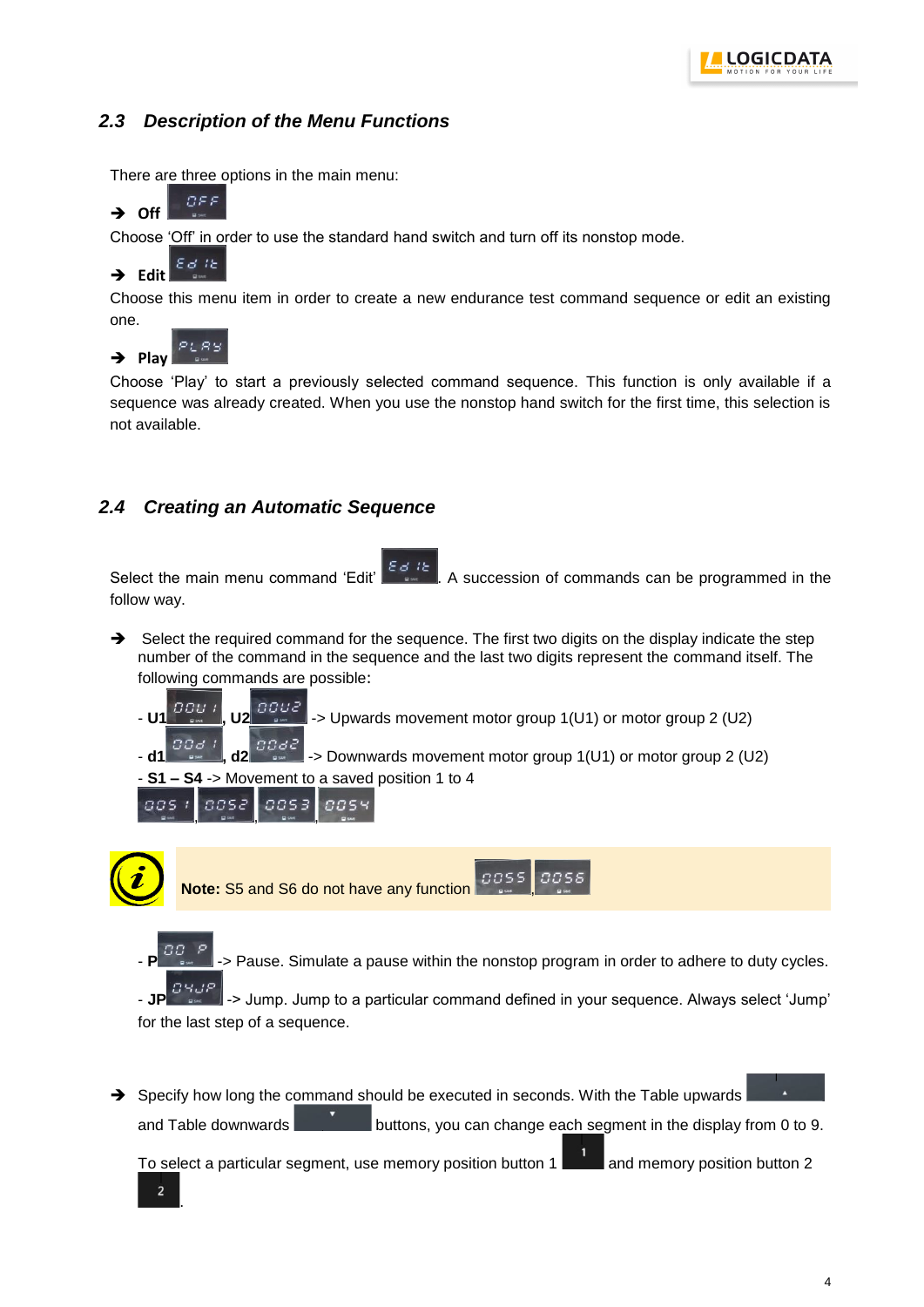

- → Once you have entered the entire sequence, choose the 'Jump' command. This finishes the sequence.
- $\rightarrow$  Within the 'Jump' command, specify to which sequence step control should be transferred. This allows you to perform initialization steps at the beginning of a sequence, which are only carried out at the outset and not as part of the endurance test. After this Jump command, you are returned to the main menu and your command sequence is saved in the EEPROM of the hand switch's microcontroller.

#### <span id="page-4-0"></span>*2.5 Example Sequence*

| Step 1:                                                                                                                                                                               |  |  |  |  |  |
|---------------------------------------------------------------------------------------------------------------------------------------------------------------------------------------|--|--|--|--|--|
| Bring up the menu by pressing the button combination: memory position button 1<br>l+ memorv                                                                                           |  |  |  |  |  |
| + Table downwards<br>position button 4<br>on the hand switch (hold them down for five<br>seconds). A menu appears on the display.                                                     |  |  |  |  |  |
| $\left[\begin{array}{c} 0.55E \\ 0.01E \\ 0.01E \end{array}\right]$ , Edit $\left[\begin{array}{c} E \neq 1E \\ 0.01E \end{array}\right]$                                             |  |  |  |  |  |
| The choices are: Off<br><b>Execution</b> Jand Play                                                                                                                                    |  |  |  |  |  |
| Step 2:                                                                                                                                                                               |  |  |  |  |  |
| or Table downwards<br>until Edit<br>Press the button Table upwards<br>A<br>on the display.                                                                                            |  |  |  |  |  |
| Step 3:                                                                                                                                                                               |  |  |  |  |  |
| <b>SAVE</b><br>Confirm the edit menu selection by pressing the memory button                                                                                                          |  |  |  |  |  |
| Now you can generate your desired sequence as shown in the following example. Possible commands<br>and their explanations can be found in Section 2.4 Creating an Automatic Sequence. |  |  |  |  |  |
| Step 4:                                                                                                                                                                               |  |  |  |  |  |
| U1 appears on the display.                                                                                                                                                            |  |  |  |  |  |
| Select the required command using Table upwards<br>or Table downwards                                                                                                                 |  |  |  |  |  |

**DOU** Command 0: Upwards movement motor group 1

Step 5:

Press the memory button **in FigAVE** in order to confirm the selected command. Flashing digits (time in seconds) are shown on the display.

#### Step 6:

Now you can choose the desired time period for which the command should be executed.

Each digit can be changed from zero to nine by using the Table upwards  $\Box$  **the same of Table** downwards **buttons**. To move the cursor on the display, you can use the memory position

button 1 **for left and the memory position button 2** for right.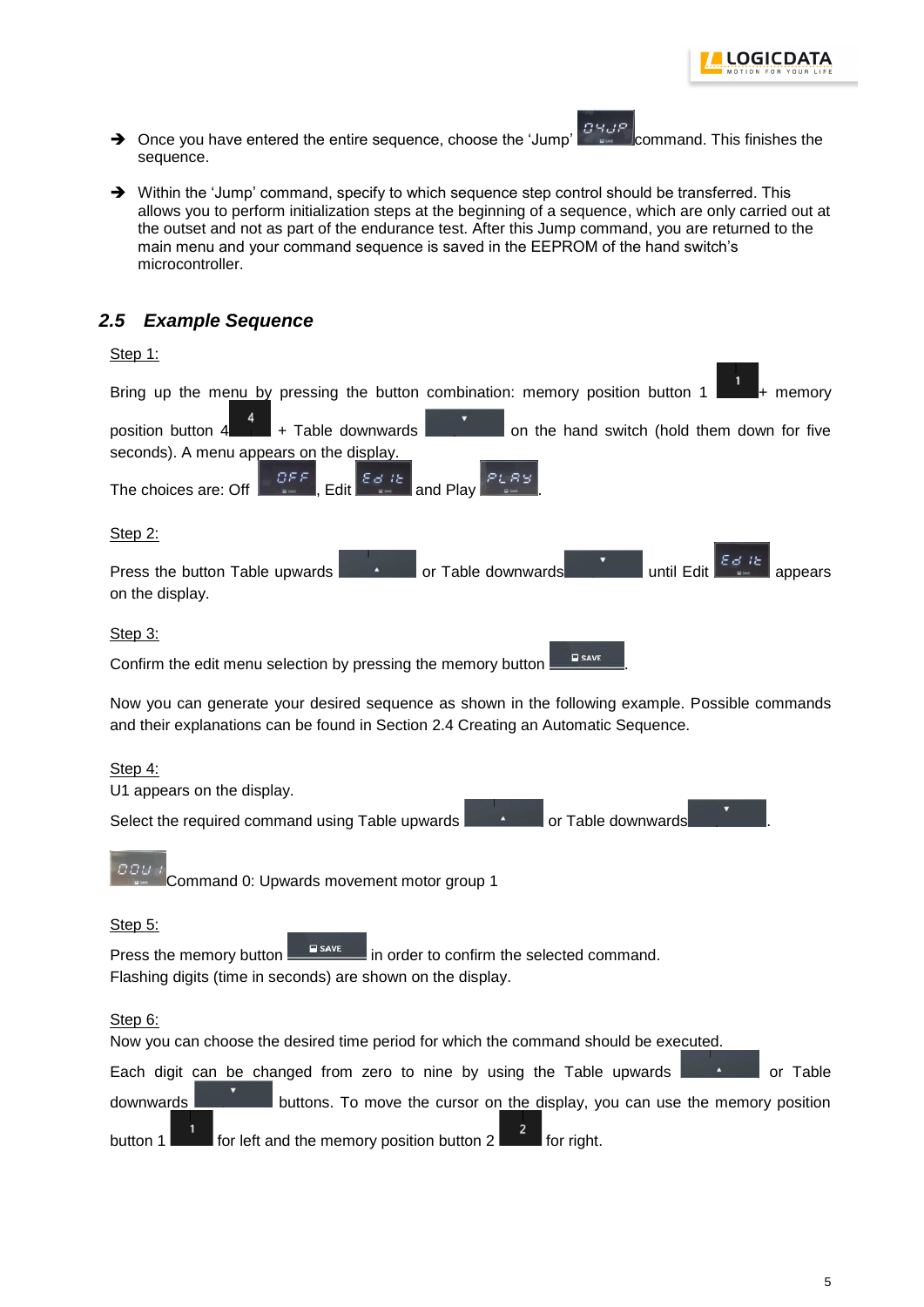

| Step 7:                                                                                                                                                    |  |  |  |  |
|------------------------------------------------------------------------------------------------------------------------------------------------------------|--|--|--|--|
| <b>SAVE</b><br>Confirm your desired time period by pressing the memory button<br>In our case, we have chosen 20 seconds for the upwards movement.          |  |  |  |  |
| 0020<br>Execution time of the command is 20 seconds                                                                                                        |  |  |  |  |
| Step 8:                                                                                                                                                    |  |  |  |  |
| Select the required command using Table upwards<br>or Table downwards                                                                                      |  |  |  |  |
| $B$ id i<br>Command 1: Downwards movement motor group 1                                                                                                    |  |  |  |  |
| <u>Step 9:</u>                                                                                                                                             |  |  |  |  |
| $\blacksquare$ SAVE<br>in order to confirm the selected command.<br>Press the memory button<br>Flashing digits (time in seconds) are shown on the display. |  |  |  |  |
| Step 10:<br>Now you can choose the desired time period for which the command should be executed.                                                           |  |  |  |  |
| or Table<br>Each digit can be changed from zero to nine by using the Table upwards                                                                         |  |  |  |  |
| downwards<br>buttons. To move the cursor on the display, you can use the memory position                                                                   |  |  |  |  |
| $\overline{a}$<br>for left and the memory position button 2<br>$\blacksquare$ for right.<br>button 1                                                       |  |  |  |  |
| Step 11:                                                                                                                                                   |  |  |  |  |
| <b>SAVE</b><br>Confirm your desired time period by pressing the memory button<br>In our case, we have chosen 20 seconds for the downwards movement.        |  |  |  |  |
| uuaa<br>Execution time of the command is 20 seconds                                                                                                        |  |  |  |  |
|                                                                                                                                                            |  |  |  |  |
| Step 12:                                                                                                                                                   |  |  |  |  |
| Select the required command using Table upwards<br>or Table downwards                                                                                      |  |  |  |  |
| Command 2: Upwards movement motor group 1                                                                                                                  |  |  |  |  |
| Step 13:                                                                                                                                                   |  |  |  |  |
| <b>SAVE</b><br>in order to confirm the selected command.<br>Press the memory button<br>Flashing digits (time in seconds) are shown on the display.         |  |  |  |  |
| Step 14:<br>Now you can choose the desired time period for which the command should be executed.                                                           |  |  |  |  |
| Each digit can be changed from zero to nine by using the Table upwards<br>or Table                                                                         |  |  |  |  |
| downwards<br>buttons. To move the cursor on the display, you can use the memory position                                                                   |  |  |  |  |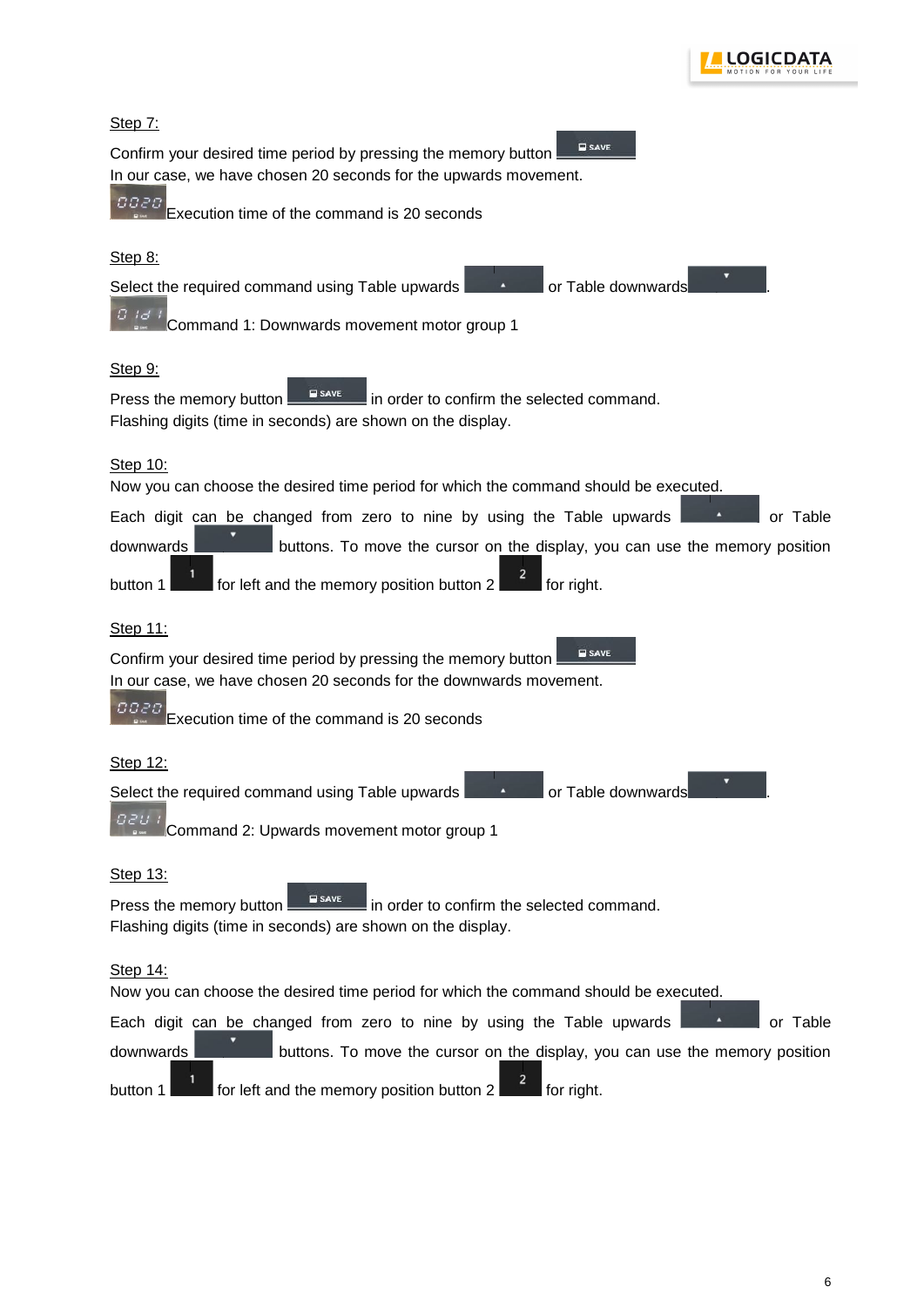



Flashing digits (time in seconds) are shown on the display.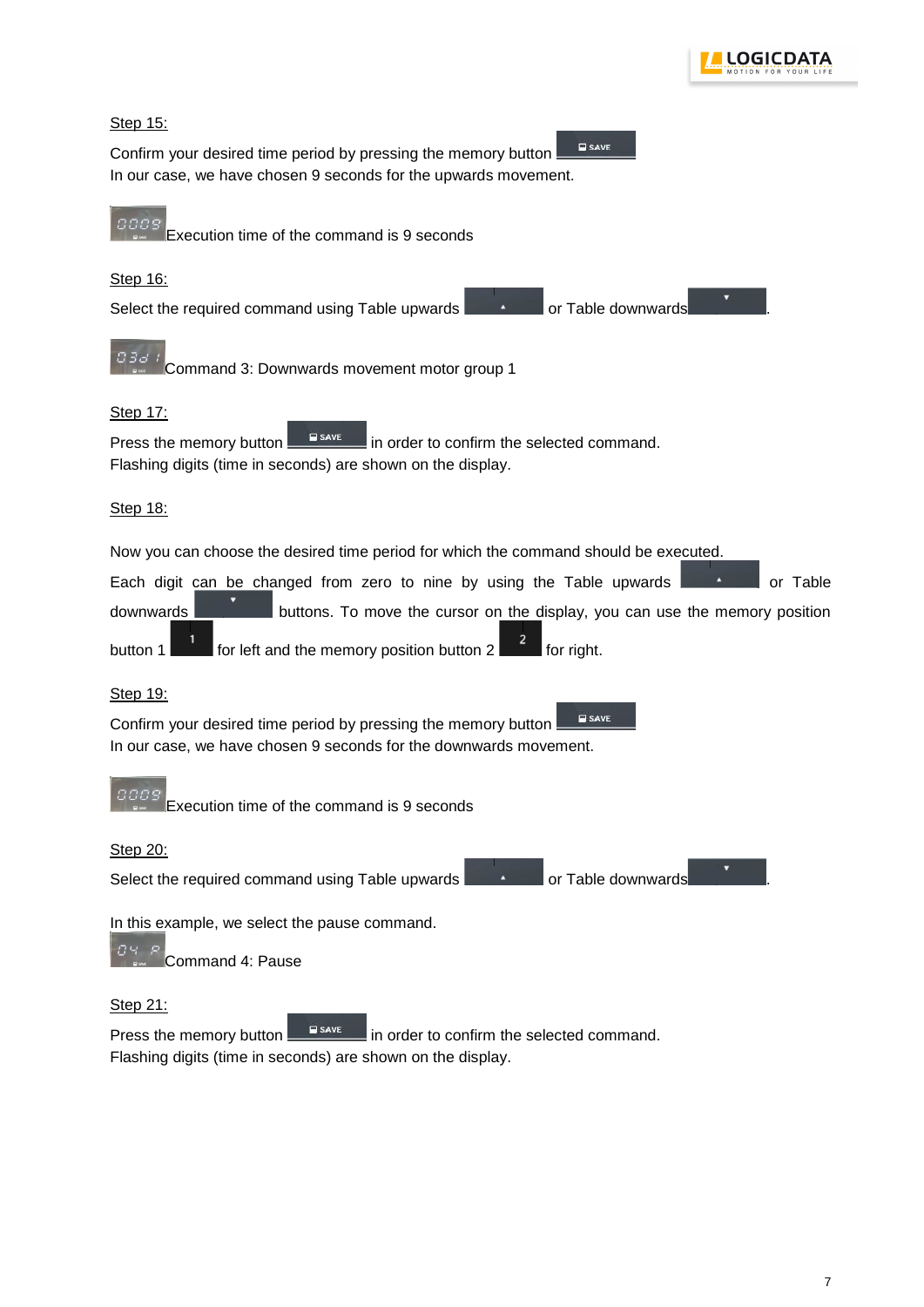

#### Step 22:

<span id="page-7-0"></span>